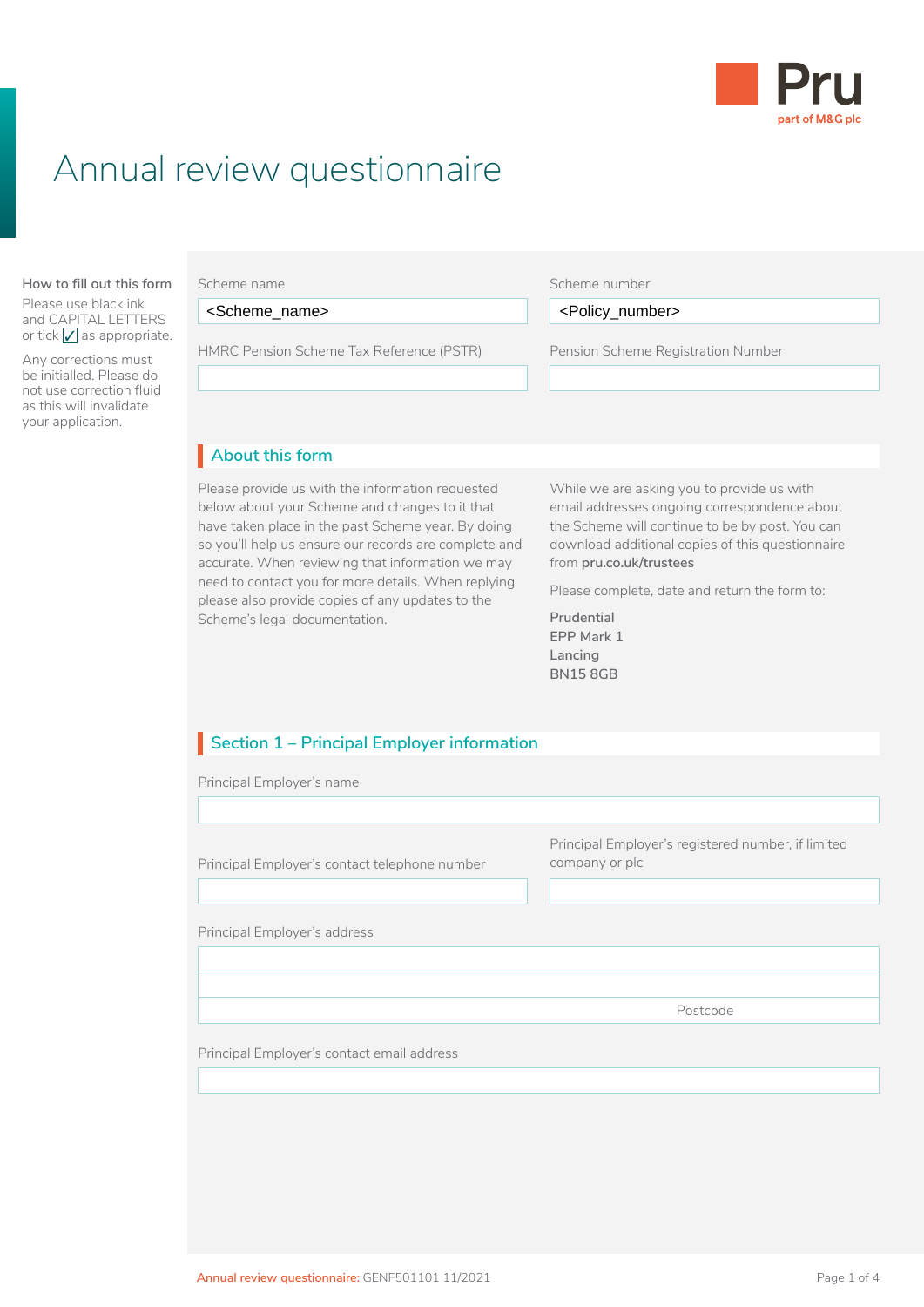## **Section 1 – Principal Employer information – continued**

Change of Principal Employer.

If this has taken place in the past Scheme year, provide effective date and updated details.

Change of trading status (eg ceasing to trade, in receivership, in liquidation, etc). If this has taken place in the past Scheme year, provide effective date and updated details

Change of employer status (eg sole trader to partnership, or limited company to plc). If this has taken place in the past Scheme year, provide effective date and updated details

If the employer is a partnership, have any of the partners changed? If this has taken place in the past Scheme year, provide effective date and updated details, include their names and addresses

## **Section 2 – Trustee information**

**If the Principal Employer is the sole Scheme Trustee, tick this box and move onto Section 3 where only one set of signatures is needed.**

**Complete this section if there are Scheme Trustees other than the Principal Employer.**

| Trustee's full name             | Trustee's contact telephone number                     |
|---------------------------------|--------------------------------------------------------|
|                                 |                                                        |
| Trustee's full address          | Trustee's registered number, if limited company or plc |
|                                 |                                                        |
|                                 |                                                        |
|                                 |                                                        |
|                                 |                                                        |
| Postcode                        |                                                        |
| Trustee's contact email address |                                                        |
|                                 |                                                        |
| Trustee's full name             | Trustee's contact telephone number                     |
|                                 |                                                        |
| Trustee's full address          | Trustee's registered number, if limited company or plc |
|                                 |                                                        |
|                                 |                                                        |
|                                 |                                                        |
|                                 |                                                        |
|                                 |                                                        |
| Postcode                        |                                                        |
| Trustee's contact email address |                                                        |
|                                 |                                                        |

□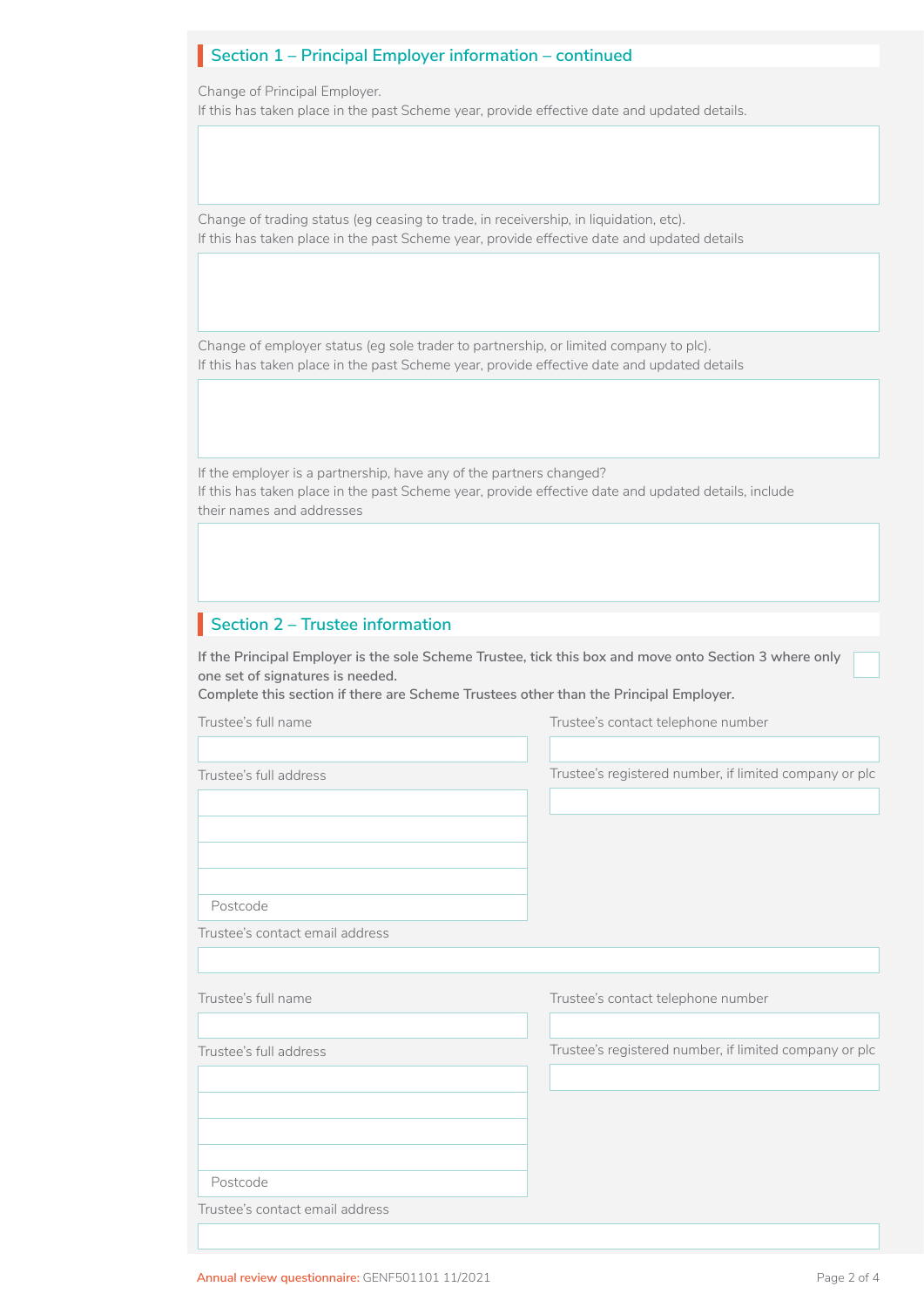## **Section 2 – Trustee information – continued** I

|                                                                                                                                                                                                                                                                                                                                                                                                                                                                                                                                                                                           | Trustee's contact telephone number                                                                                                                                                                                                                                                                                                                                                                                                |
|-------------------------------------------------------------------------------------------------------------------------------------------------------------------------------------------------------------------------------------------------------------------------------------------------------------------------------------------------------------------------------------------------------------------------------------------------------------------------------------------------------------------------------------------------------------------------------------------|-----------------------------------------------------------------------------------------------------------------------------------------------------------------------------------------------------------------------------------------------------------------------------------------------------------------------------------------------------------------------------------------------------------------------------------|
| Trustee's full address                                                                                                                                                                                                                                                                                                                                                                                                                                                                                                                                                                    | Trustee's registered number, if limited company or plc                                                                                                                                                                                                                                                                                                                                                                            |
| Postcode<br>Trustee's contact email address                                                                                                                                                                                                                                                                                                                                                                                                                                                                                                                                               |                                                                                                                                                                                                                                                                                                                                                                                                                                   |
| Trustee's full name                                                                                                                                                                                                                                                                                                                                                                                                                                                                                                                                                                       | Trustee's contact telephone number                                                                                                                                                                                                                                                                                                                                                                                                |
| Trustee's full address                                                                                                                                                                                                                                                                                                                                                                                                                                                                                                                                                                    | Trustee's registered number, if limited company or plc                                                                                                                                                                                                                                                                                                                                                                            |
| Postcode                                                                                                                                                                                                                                                                                                                                                                                                                                                                                                                                                                                  |                                                                                                                                                                                                                                                                                                                                                                                                                                   |
| Trustee's contact email address                                                                                                                                                                                                                                                                                                                                                                                                                                                                                                                                                           |                                                                                                                                                                                                                                                                                                                                                                                                                                   |
|                                                                                                                                                                                                                                                                                                                                                                                                                                                                                                                                                                                           |                                                                                                                                                                                                                                                                                                                                                                                                                                   |
|                                                                                                                                                                                                                                                                                                                                                                                                                                                                                                                                                                                           | We undertake to inform Prudential immediately:<br>of any change of name and/or address of any<br>(i)<br>participating employer or Trustee;<br>(ii) the proposed inclusion of any new employer in<br>the Scheme;<br>(iii) the proposed appointment of any new Trustee to<br>the Scheme;<br>(iv) the removal or resignation of any existing<br>Trustee; and<br>any other material Scheme change eg change of<br>(v)<br>Scheme name. |
|                                                                                                                                                                                                                                                                                                                                                                                                                                                                                                                                                                                           | Full name                                                                                                                                                                                                                                                                                                                                                                                                                         |
|                                                                                                                                                                                                                                                                                                                                                                                                                                                                                                                                                                                           |                                                                                                                                                                                                                                                                                                                                                                                                                                   |
| Please continue on a separate sheet of paper, if necessary.<br>Section 3 – Declaration<br>Once this document has been fully completed, the<br>following declaration must be signed by:<br>Two representatives of the Principal Employer and, if<br>the Principal Employer is not the sole Scheme Trustee,<br>also by all the other Trustees of the Scheme (or an<br>authorised representative), in the space provided.<br>Please remember to date the form.<br>We the undersigned confirm the information<br>provided in this questionnaire is true and correct.<br>Full name<br>Position | Position                                                                                                                                                                                                                                                                                                                                                                                                                          |

For and on behalf of the Principal Employer (and Scheme Trustee, if appropriate)

For and on behalf of the Principal Employer (and Scheme Trustee, if appropriate)